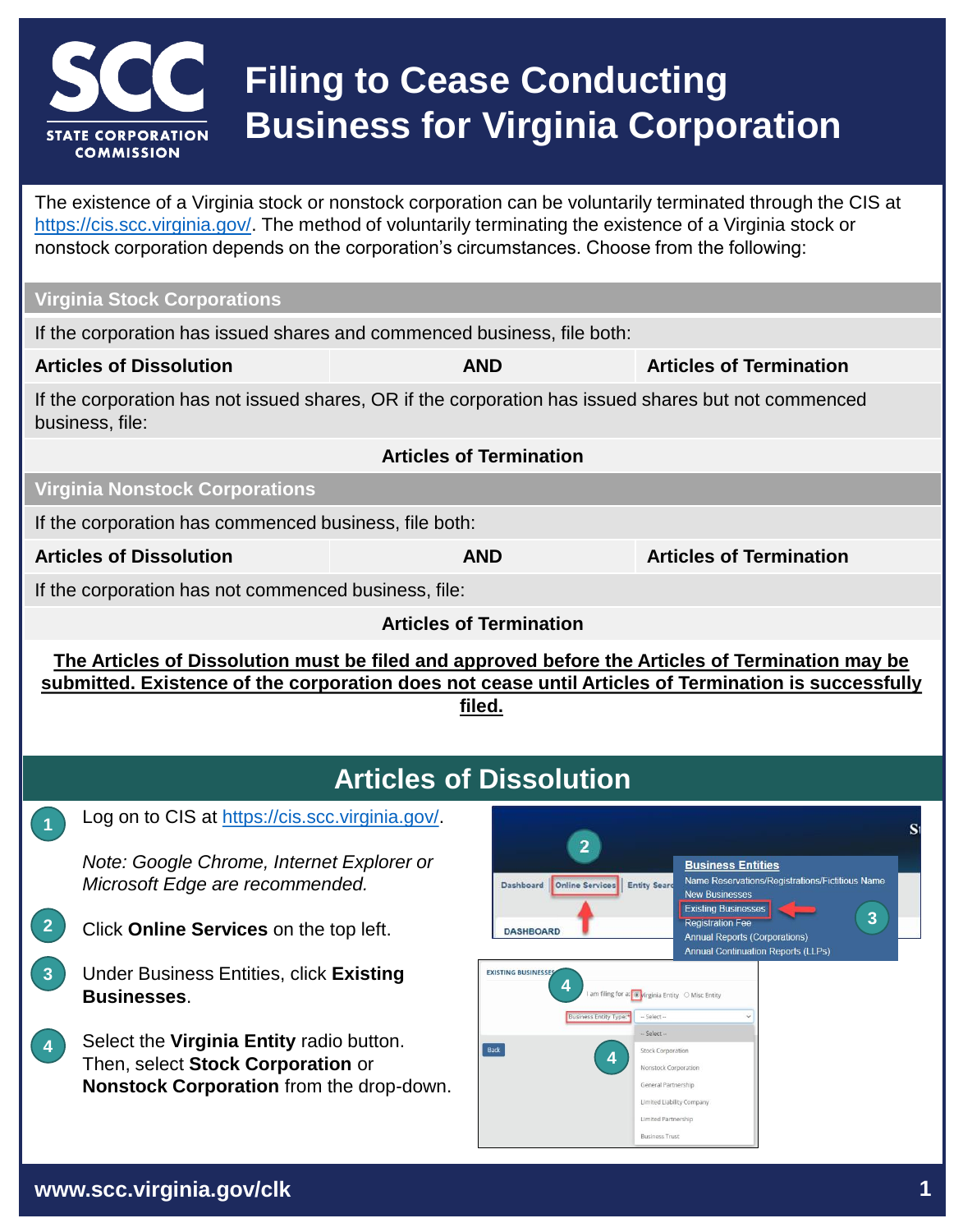**5 6 7** Select **Articles of Dissolution** from the drop-down. Click **Continue** on the bottom right. Enter either the **Entity Name** or the **Entity ID** number and click **Search**. Click the **Select** button next to your business' name. DO NOT click the green entity name. **8**

**8**

 $\boxed{\circ}$ 

- Click **Continue**. **9**
- **10** Review the **Entity Information**. If needed, update the **Entity Email Address** and/or the **Contact Number**.
- **11** Complete all fields marked with an asterisk (\*) in the **Jurisdiction of Formation** section and click **Next**.
- **12** Enter the **Date of Adoption** in the Adoption and Vote section.
- **13** Select the appropriate Approval method radio button for either:
	- Virginia Stock Corporation **1A**
		-
	- Virginia Nonstock Corporation **1B**
	- Click **Next**.

**14**

**17**

- **OPTIONAL:** Upload Articles of Dissolution. Check the **The uploaded document will act as the filing image** radio button. **15**
- Click **Attach** and select the file you want to upload. **16**
	- *Note: If you upload a document, your submission will not be approved in real-time, but instead will be reviewed by the Clerk's Office.*



#### Click **Next**.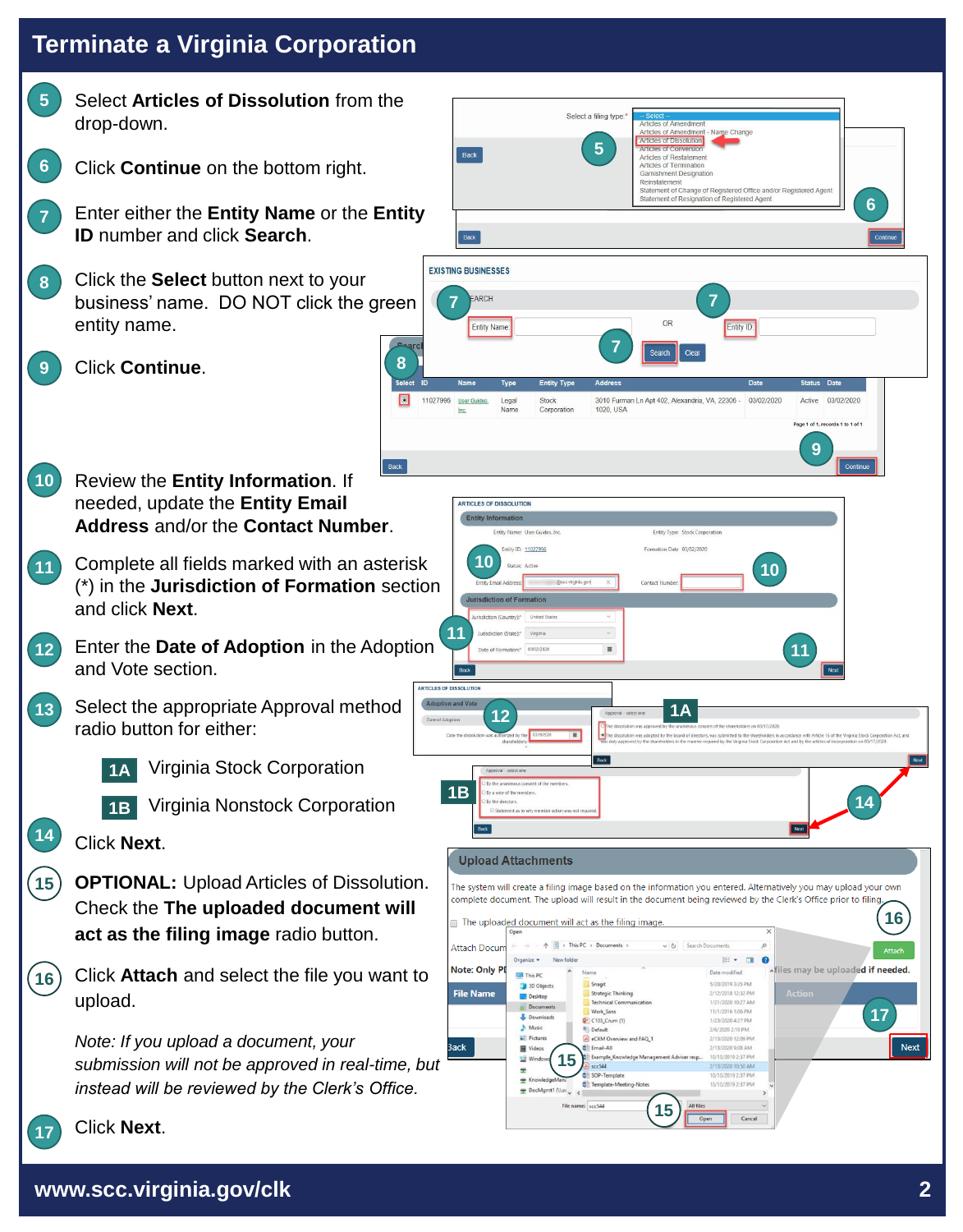

**Information**, completing all fields marked with an asterisk (\*). You must complete the **Captcha** field.

Click **Continue**. **28**

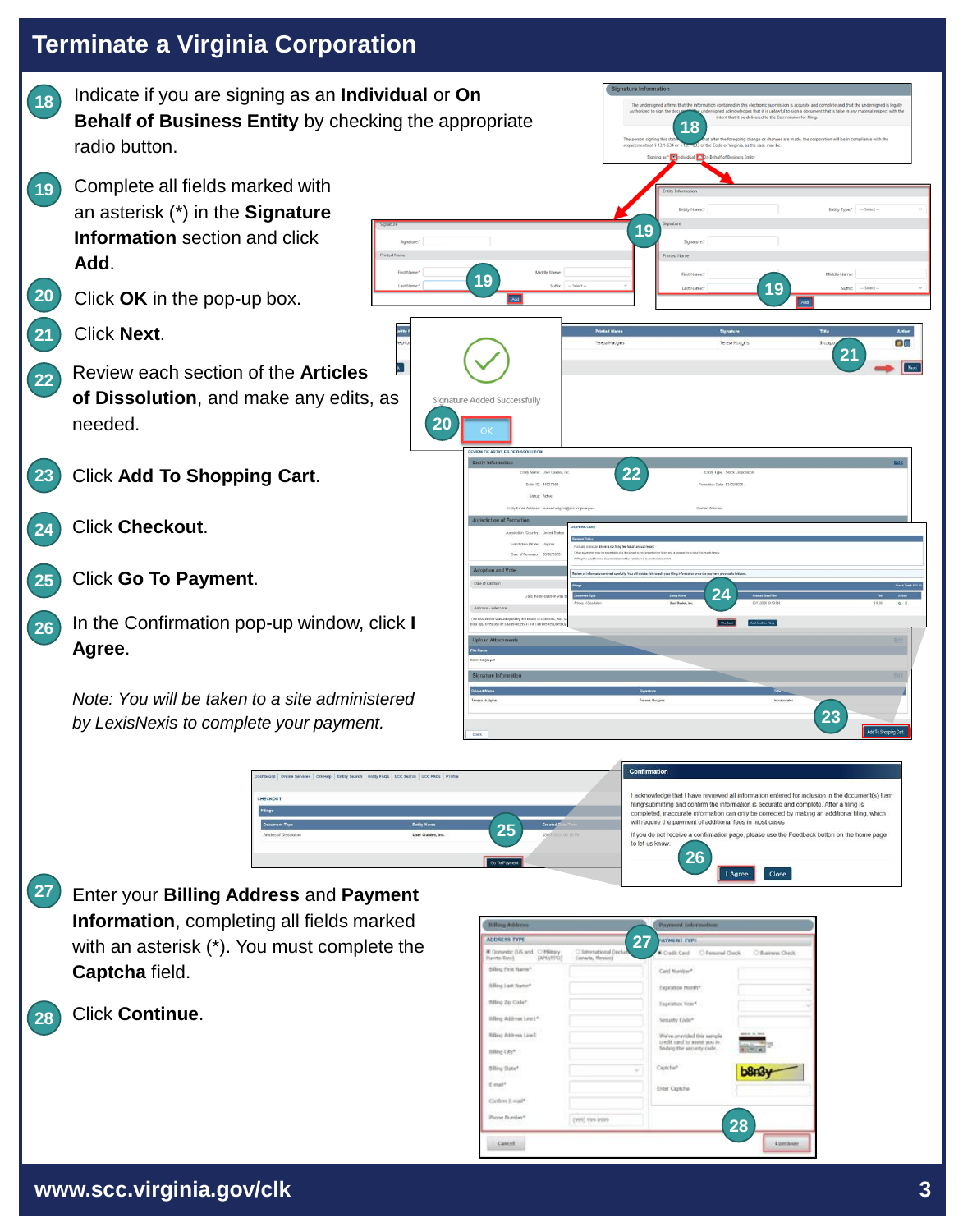

*Note: Do not close the browser window.*

| You will be directed to a confirmation |
|----------------------------------------|
| screen.                                |

**30**





## **Articles of Termination**

|   | Log on to CIS at<br>https://cis.scc.virginia.gov/.                                                                            | <b>Business Entities</b><br>Name Reservations/Registrations/Fictitious Name                                                                                                                                                                                                                                                                                                                  |                                                                         |
|---|-------------------------------------------------------------------------------------------------------------------------------|----------------------------------------------------------------------------------------------------------------------------------------------------------------------------------------------------------------------------------------------------------------------------------------------------------------------------------------------------------------------------------------------|-------------------------------------------------------------------------|
|   | Note: Google Chrome, Internet Explorer or<br>Microsoft Edge are recommended.                                                  | <b>New Businesses</b><br><b>Online Services</b><br><b>Entity Search</b><br>Dashboard<br><b>Existing Businesses</b><br><b>Registration Fee</b><br><b>DASHBOARD</b><br><b>EXISTING BUSINESSE</b>                                                                                                                                                                                               |                                                                         |
|   | Click Online Services on the top left.                                                                                        | I am filing for a: ( virginia Entity ○ Misc Entity<br>Select -<br>siness Entity Type                                                                                                                                                                                                                                                                                                         |                                                                         |
|   | Under Business Entities, click Existing<br><b>Businesses.</b>                                                                 | - Select -<br>Back<br>Stock Corporation<br>Nonstock Corporation<br>General Partnership                                                                                                                                                                                                                                                                                                       |                                                                         |
|   | Select the Virginia Entity radio button.<br>Then, select Stock Corporation or<br>Nonstock Corporation from the drop-<br>down. | Limited Liability Compan<br>Limited Partnership<br>Select a filing type: <sup>*</sup><br>Articles of Amendmen<br><b>Business Trust</b><br>Articles of Amendment - Name Change<br>Articles of Dissolution<br>Articles of Conversion<br>O Misc Entity<br>oreign Entity<br><b>urticles of Restateme</b><br>Irticles of Terr<br>Statement of Change of Registered Office and/or Registered Agent |                                                                         |
|   | Select Articles of Termination from the<br>drop-down.                                                                         | $\odot$<br>Statement of Resignation of Registered Agent<br>Back<br><b>EXISTING BUSINESSES</b>                                                                                                                                                                                                                                                                                                |                                                                         |
|   | Click Continue on the bottom right.                                                                                           | <b>ENTITY SEARCH</b><br>Entity ID<br><b>Entity Name</b>                                                                                                                                                                                                                                                                                                                                      |                                                                         |
|   | Enter either the Entity Name or the<br>Entity ID number and click Search.                                                     | ch Results                                                                                                                                                                                                                                                                                                                                                                                   |                                                                         |
| 8 | Click the Select button next to your<br>business' name. DO NOT click the<br>green entity name.                                | 8<br>Entity<br>Name<br>Formation<br><b>Type</b><br><b>Entity Type</b><br><b>Address</b><br>Date<br><b>Status</b><br>11027996<br>3010 Furman Ln Apt 402, Alexandria, VA, 22306 -<br>03/02/2020<br>Legal<br>Stock<br>Active<br>1020, USA<br>Name<br>Corporation                                                                                                                                | <b>Status</b><br>Date<br>03/02/2020<br>Page 1 of 1, records 1 to 1 of 1 |
|   | <b>Click Continue.</b>                                                                                                        |                                                                                                                                                                                                                                                                                                                                                                                              |                                                                         |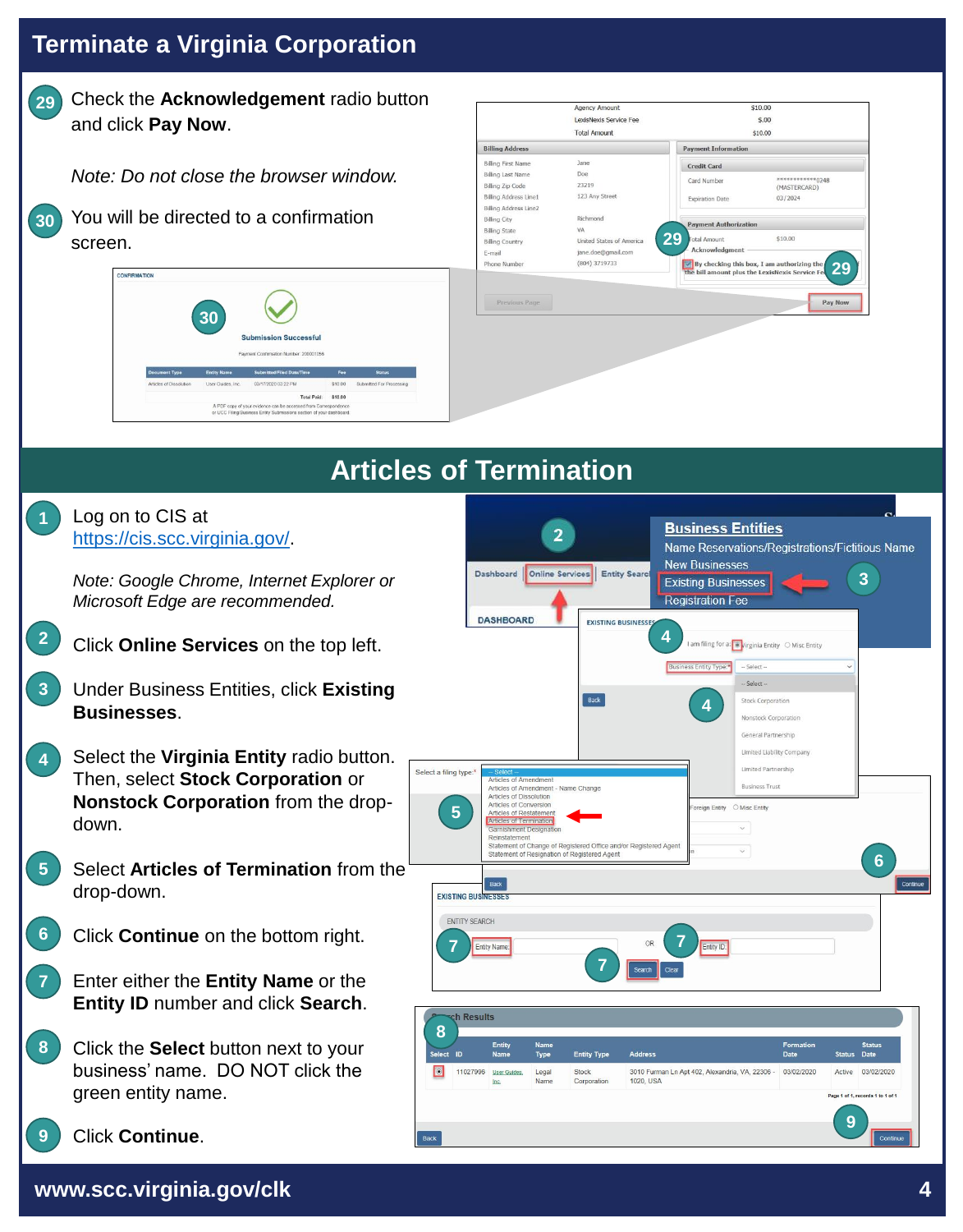